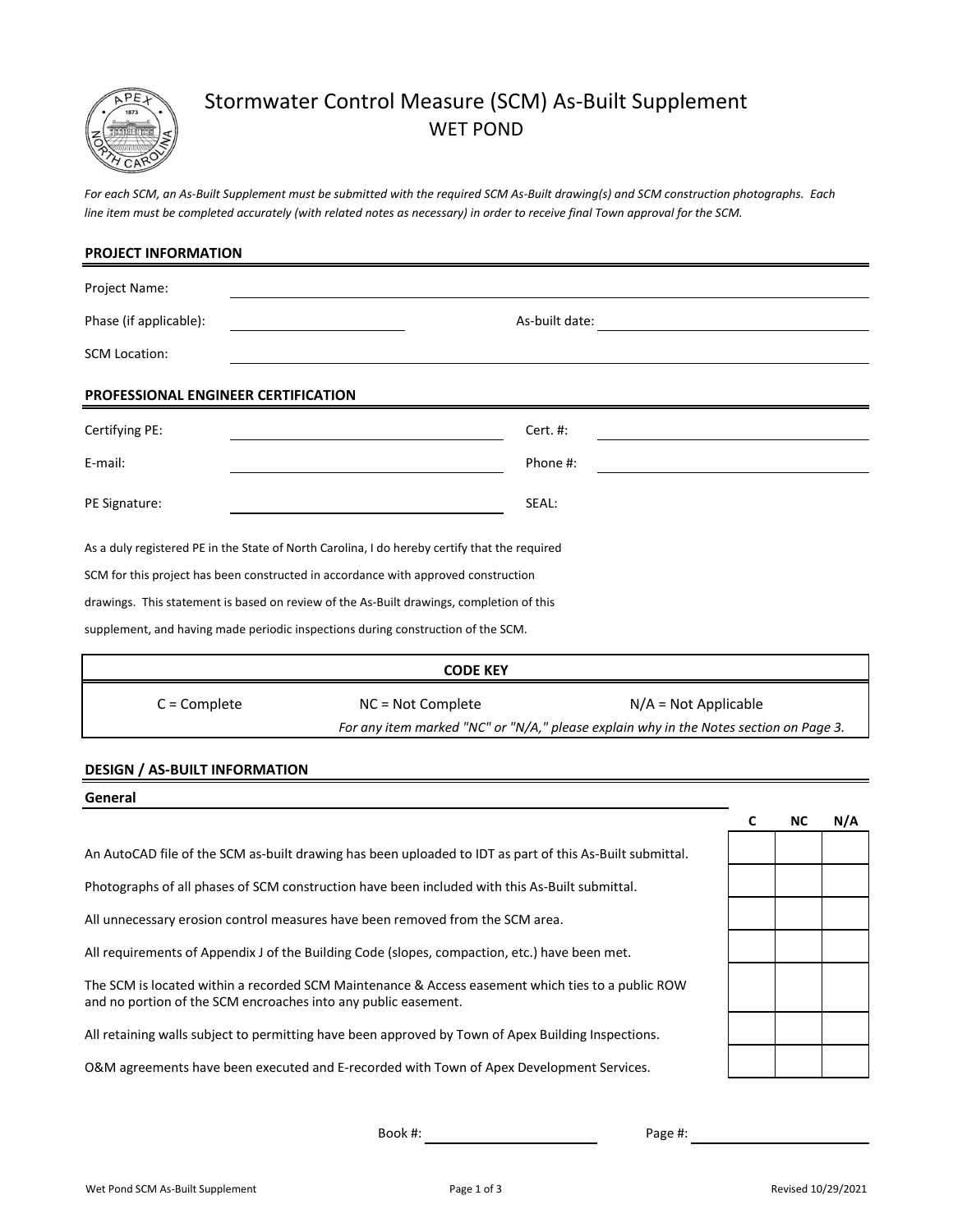## **Treatment Area**

Accumulated sediment and debris in the forebay(s) and treatment area has been removed.

Side slopes have been graded to 3:1 and permanent groundcover (sod) has been established.

Vegetated shelf has been graded to 6:1 and plantings have been installed in accordance with approved construction drawings (or a bond has been posted if the plantings will be installed at a later date).

An invoice for all required plantings has been included with this As-Built submittal (unless bonded).

| Permanent pool elevation                                 | Required: | Design: | As-Built: |  |
|----------------------------------------------------------|-----------|---------|-----------|--|
| Permanent pool surface area                              | Required: | Design: | As-Built: |  |
| Permanent pool average depth                             | Required: | Design: | As-Built: |  |
| <b>Water quality volume</b>                              | Required: | Design: | As-Built: |  |
| Top of forebay elevation                                 | Required: | Design: | As-Built: |  |
| Forebay surface area                                     | Required: | Design: | As-Built: |  |
| Bottom of veg. shelf elevation                           | Required: | Design: | As-Built: |  |
| Bottom of pond elevation<br>(excluding sediment storage) | Required: | Design: | As-Built: |  |

#### **Embankment**

The dam is completely free of trees and other woody vegetation.

Dam specifications (fill material, compaction, etc.) have been met in accordance with approved construction drawings.

The dam width is a minimum of 10' for maintenance access.

Permanent groundcover (sod) has been established on the top and all slopes of the dam.

| Elevation of top of dam                | Required: | Design: | As-Built: |  |
|----------------------------------------|-----------|---------|-----------|--|
| <b>Elevation of emergency spillway</b> | Required: | Design: | As-Built: |  |
| Freeboard provided (1' minimum)        | Required: | Design: | As-Built: |  |

| C | <b>NC</b> | N/A |
|---|-----------|-----|
|   |           |     |
|   |           |     |
|   |           |     |
|   |           |     |
|   |           |     |
|   |           |     |

| C | <b>NC</b> | N/A |
|---|-----------|-----|
|   |           |     |
|   |           |     |
|   |           |     |
|   |           |     |
|   |           |     |
|   |           |     |